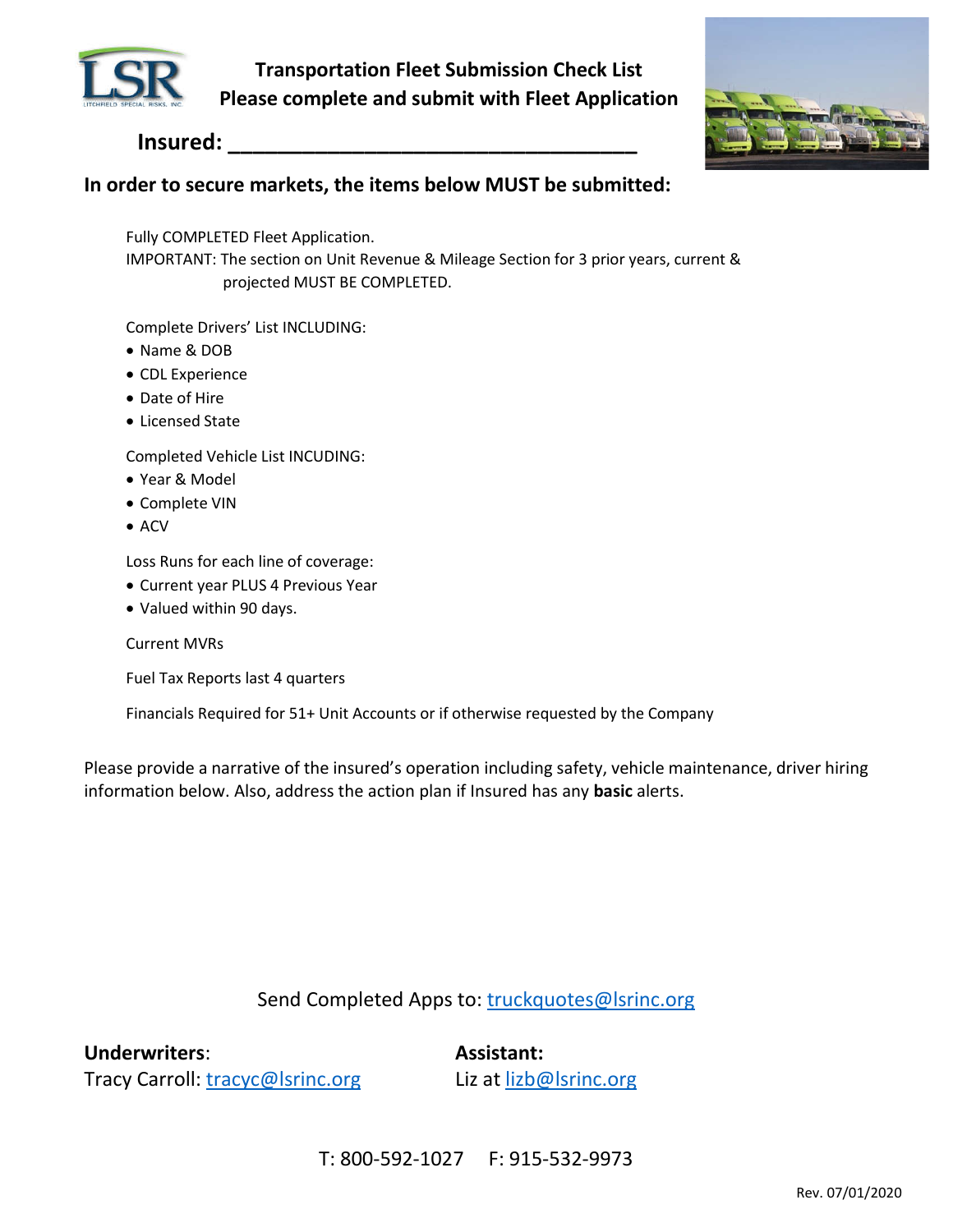

# **TRUCK FLEET APPLICATION**

| $\mathbf{1}$ . |                                                                                                                                   |                                      |                                                                                                                                                                                                                                      |                                          |                                                      |  |  |  |  |
|----------------|-----------------------------------------------------------------------------------------------------------------------------------|--------------------------------------|--------------------------------------------------------------------------------------------------------------------------------------------------------------------------------------------------------------------------------------|------------------------------------------|------------------------------------------------------|--|--|--|--|
|                |                                                                                                                                   |                                      |                                                                                                                                                                                                                                      |                                          |                                                      |  |  |  |  |
|                |                                                                                                                                   |                                      | Date Business Started: _____________                                                                                                                                                                                                 |                                          |                                                      |  |  |  |  |
|                |                                                                                                                                   |                                      |                                                                                                                                                                                                                                      |                                          |                                                      |  |  |  |  |
|                | Applicant is an □ Individual □ Partnership □ Corporation □ Joint Venture □ LLC □ Other: _________________                         |                                      |                                                                                                                                                                                                                                      |                                          |                                                      |  |  |  |  |
|                |                                                                                                                                   |                                      |                                                                                                                                                                                                                                      |                                          |                                                      |  |  |  |  |
| 2.             | Type of Motor Carrier: $\Box$ Common $\Box$ Contract $\Box$ Broker DOT No.: ________________________ $\Box$ Exempt $\Box$ Private |                                      |                                                                                                                                                                                                                                      |                                          |                                                      |  |  |  |  |
| 3.             |                                                                                                                                   |                                      |                                                                                                                                                                                                                                      | $\Box$ New $\Box$ Renewal $\Box$ Rewrite |                                                      |  |  |  |  |
| 4.             | <b>COMMODITIES</b>                                                                                                                | <b>PERCENTAGE</b>                    | <b>MAXIMUM VALUE</b>                                                                                                                                                                                                                 | <b>AVERAGE VALUE</b>                     |                                                      |  |  |  |  |
|                |                                                                                                                                   |                                      |                                                                                                                                                                                                                                      |                                          |                                                      |  |  |  |  |
|                |                                                                                                                                   |                                      |                                                                                                                                                                                                                                      |                                          |                                                      |  |  |  |  |
|                |                                                                                                                                   |                                      |                                                                                                                                                                                                                                      |                                          |                                                      |  |  |  |  |
| 5.             | Radius of Operations: 0 to 50 miles ______% 51 to 200 miles ________% 201 to 500 miles ______% Over 500 miles _______%            |                                      |                                                                                                                                                                                                                                      |                                          |                                                      |  |  |  |  |
| 6.             | Is there a formal safety program in operation? $\Box$ Yes $\Box$ No DETAILS: $\Box$                                               |                                      |                                                                                                                                                                                                                                      |                                          |                                                      |  |  |  |  |
| 7.             | Do you adhere to a written vehicle maintenance program in operation? $\square$ Yes $\square$ No                                   |                                      |                                                                                                                                                                                                                                      |                                          |                                                      |  |  |  |  |
|                |                                                                                                                                   |                                      |                                                                                                                                                                                                                                      |                                          |                                                      |  |  |  |  |
| 8.             | Does the applicant ever allow any passengers other than company employees? $\Box$ Yes $\Box$ No If Yes, Explain:                  |                                      |                                                                                                                                                                                                                                      |                                          |                                                      |  |  |  |  |
| 9.             | Does the applicant own or operate any equipment over 10,000 GVW other than that listed in this application or attachments?        |                                      |                                                                                                                                                                                                                                      |                                          |                                                      |  |  |  |  |
|                | $\Box$ Yes $\Box$ No                                                                                                              |                                      | If Yes, Explain: <u>New York Contract and State Contract and State Contract and State Contract and State Contract of State Contract and State Contract and State Contract and State Contract and State Contract and State Contra</u> |                                          |                                                      |  |  |  |  |
|                | 10. Do you pull double or twin trailers? $\Box$ Yes $\Box$ No If Yes, percentage of loads: ____________                           |                                      |                                                                                                                                                                                                                                      |                                          |                                                      |  |  |  |  |
|                | $\Box$ Yes $\Box$ No<br>Do you pull triple trailers?                                                                              |                                      |                                                                                                                                                                                                                                      |                                          |                                                      |  |  |  |  |
|                | 11. Is any equipment: a. leased, rented or loaned to others?                                                                      |                                      |                                                                                                                                                                                                                                      |                                          | $\Box$ Yes $\Box$ No Explain all Yes answers: $\Box$ |  |  |  |  |
|                |                                                                                                                                   |                                      | b. leased, rented or borrowed from others? $\Box$ Yes $\Box$ No $\Box$ $\Box$                                                                                                                                                        |                                          |                                                      |  |  |  |  |
|                |                                                                                                                                   | c. interchanged with other carriers? | $\Box$ Yes $\Box$ No                                                                                                                                                                                                                 |                                          |                                                      |  |  |  |  |
|                |                                                                                                                                   |                                      |                                                                                                                                                                                                                                      |                                          |                                                      |  |  |  |  |
|                | What percentage of total revenue is generated by Brokerage operation? ______% Freight Forwarder? $\Box$ Yes $\Box$ No             |                                      |                                                                                                                                                                                                                                      |                                          |                                                      |  |  |  |  |
| 13.            | In the last three years has any insurance carrier canceled or refused to renew any coverages for which application is being made? |                                      |                                                                                                                                                                                                                                      |                                          |                                                      |  |  |  |  |
|                | $\Box$ Yes $\Box$ No Please explain                                                                                               |                                      |                                                                                                                                                                                                                                      |                                          |                                                      |  |  |  |  |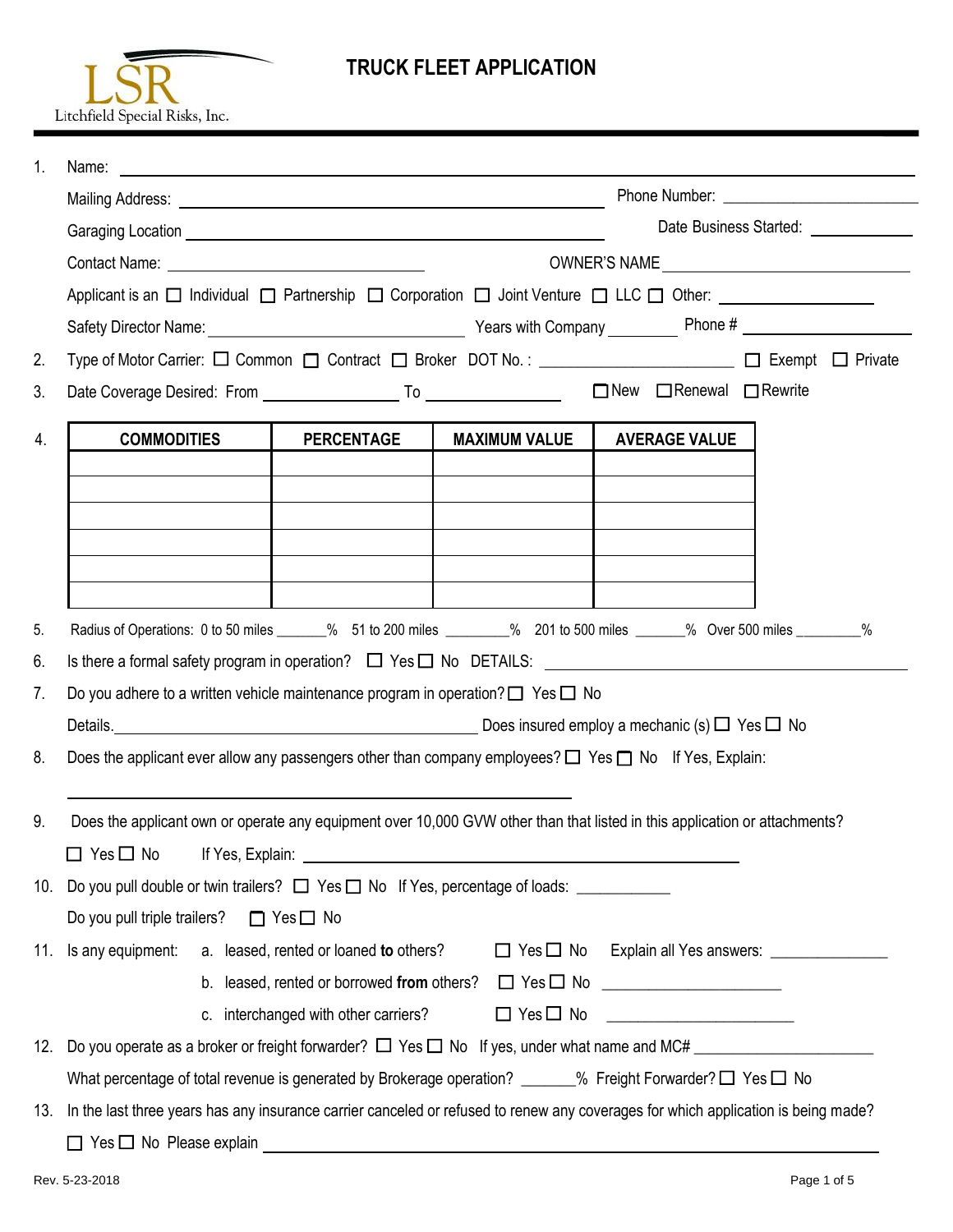|  | 14. DRIVER HIRING, TRAINING AND SAFETY |  |  |  |
|--|----------------------------------------|--|--|--|
|--|----------------------------------------|--|--|--|

| 1. Which of the following is part of your driver screening/hiring process:                                   |
|--------------------------------------------------------------------------------------------------------------|
| □ EMPLOYMENT BACKGROUND CHECK □ ROAD TEST □ PRE-EMPLOYMENT DRUG TEST                                         |
| □ CRIMINAL BACKGROUND CHECK □ MOTOR VEHICLE RECORD REVIEW                                                    |
| $\Box$ PRE-EMPLOYMENT SCREENING PROGRAM (PSP)                                                                |
|                                                                                                              |
| Maximum number of violations in 12 months _________ Maximum no. of violations in 3 years ________            |
| Maximum number of: Accidents _________ Major Violations: __________                                          |
| 15. NUMBER OF OWNER OPERATORS: ____________                                                                  |
| DOES INSURED REPORT OWNER OPERATOR MILEAGE? $\Box$ YES $\Box$ NO                                             |
| 16. COVERAGES:                                                                                               |
| □ AUTO LIABILITY LIMIT \$ _______________________                                                            |
|                                                                                                              |
| □ HIRED AUTO COST OF HIRE \$                                                                                 |
|                                                                                                              |
| $\Box$ PHYSICAL DAMAGE                                                                                       |
| COMP DEDUCTIBLE \$                                                                                           |
| COLLISION DEDUCTIBLE \$                                                                                      |
| MONTHLY REPORTING OF VALUES $\Box$ YES $\Box$ NO                                                             |
| □ TRAILER INTERCHANGE LIMIT \$ □ TRAILER DAYS (Please attach trailer interchange agreement)                  |
| □ NON-OWNED TRAILER PHYSICAL DAMAGE LIMIT \$                                                                 |
| $\Box$ TEMPORARY REPLACEMENT VEHICLE ENDORSEMENT (APPLIES ONLY TO LLOYDS PROGRAM)                            |
| □ CARGO LIMIT \$ DEDUCTIBLE \$                                                                               |
| <b>GENERAL LIABILITY</b>                                                                                     |
| \$<br>EACH OCC \$<br><b>GENERAL AGGREGATE</b>                                                                |
| PRODUCTS/COMPLETED OPERATIONS<br>$\frac{1}{2}$<br>AGG                                                        |
| PERSONAL & ADVERTISING INJURY **                                                                             |
| DAMAGE TO PREMISES RENTED TO YOU<br>\$                                                                       |
| $\overline{\phantom{a}}$<br>MEDICAL EXPENSE (any one person)                                                 |
| PAYROLL INFORMATION: (do not include drivers)                                                                |
| Executive Officers/Individual Insured and Co Partners:                                                       |
| Mechanics, yard employees, terminal employees' dispatcher:                                                   |
| Other: (Clerical, Warehouse employees)                                                                       |
| Do you conduct any other operation(s) other than Trucking?<br>$\Box$ YES<br>$\Box$ NO If yes, please explain |
|                                                                                                              |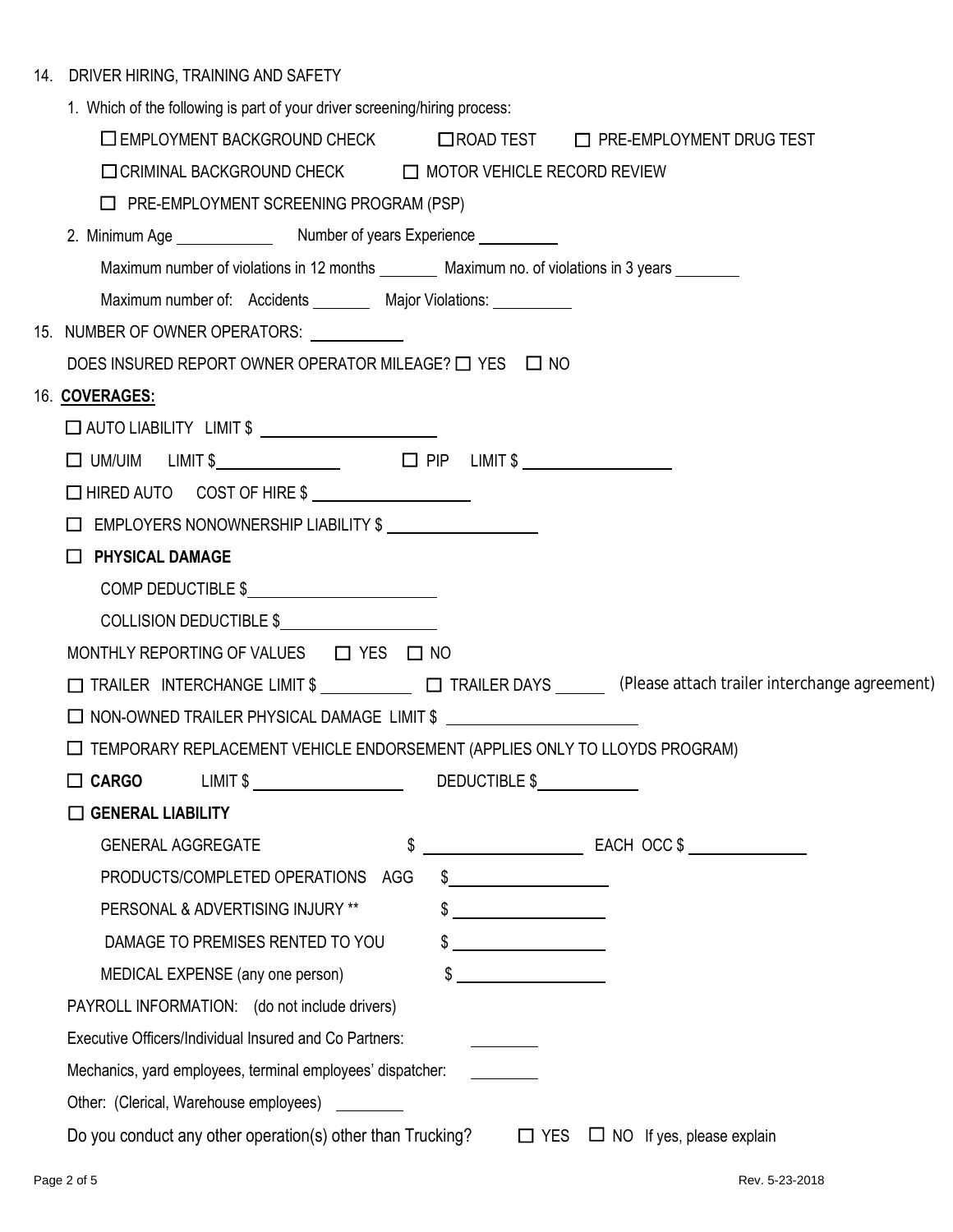Do you use mobile equipment on or off premises such as forklifts, hand trucks?  $\Box$  YES  $\Box$  NO

17. Prior carrier and Loss Experience for at least the last FOUR years. **(4 YEAR CURRENTLY DATED LOSS RUNS)**

| <b>INSURANCE CARRIER</b> | <b>FROM</b> | <b>TO</b> | NO. OF       | <b>LOSSES</b> |                  |     |            |     |              |
|--------------------------|-------------|-----------|--------------|---------------|------------------|-----|------------|-----|--------------|
|                          |             |           | <b>UNITS</b> |               | <b>LIABILITY</b> |     | PHYS. DAM. |     | <b>CARGO</b> |
|                          |             |           |              | No.           | Amount           | No. | Amount     | No. | Amount       |
|                          |             |           |              |               |                  |     |            |     |              |
|                          |             |           |              |               |                  |     |            |     |              |
|                          |             |           |              |               |                  |     |            |     |              |
|                          |             |           |              |               |                  |     |            |     |              |
|                          |             |           |              |               |                  |     |            |     |              |
|                          |             |           |              |               |                  |     |            |     |              |

*If loss runs are provided in lieu of the above information all losses not yet recorded on loss runs but of which the insured has knowledge are to be listed above.*

| 18.                                                                                                                                                   | SCHEDULE OF VEHICLES - use supplement application if more space is required |  |  |  |  |                                                                                                          |           |  |  |
|-------------------------------------------------------------------------------------------------------------------------------------------------------|-----------------------------------------------------------------------------|--|--|--|--|----------------------------------------------------------------------------------------------------------|-----------|--|--|
|                                                                                                                                                       |                                                                             |  |  |  |  | <b>POWER UNITS</b> - TT = TRACTOR ST = STRAIGHT TRUCK HT = HOT SHOT TW -= TOW TRUCK SV = SERVICE VEHICLE |           |  |  |
| <b>YEAR</b><br><b>UNIT</b><br><b>MANUFACTURER</b><br><b>GVW/CCW</b><br>OTC. DED<br><b>TYPE</b><br><b>VIN NUMBER</b><br><b>STATED</b><br><b>AMOUNT</b> |                                                                             |  |  |  |  |                                                                                                          | COLL, DED |  |  |
|                                                                                                                                                       |                                                                             |  |  |  |  |                                                                                                          |           |  |  |
|                                                                                                                                                       |                                                                             |  |  |  |  |                                                                                                          |           |  |  |
|                                                                                                                                                       |                                                                             |  |  |  |  |                                                                                                          |           |  |  |
|                                                                                                                                                       |                                                                             |  |  |  |  |                                                                                                          |           |  |  |
|                                                                                                                                                       |                                                                             |  |  |  |  |                                                                                                          |           |  |  |

#### *PLEASE ATTACH A SEPARATE VEHICLE LIST IF NEEDED*

19.

|             |             |                     |                  | TRAILERS - BODY TYPES VN = VAN RF = REEFER LV = LIVESTOCK TK = TANKER PN = PNEUMATIC CR = AUTO FB = FLATBED |                                |          |           |
|-------------|-------------|---------------------|------------------|-------------------------------------------------------------------------------------------------------------|--------------------------------|----------|-----------|
| <b>UNIT</b> | <b>YEAR</b> | <b>MANUFACTURER</b> | <b>BODY TYPE</b> | <b>VIN NUMBER</b>                                                                                           | <b>STATED</b><br><b>AMOUNT</b> | OTC. DED | COLL. DED |
|             |             |                     |                  |                                                                                                             |                                |          |           |
|             |             |                     |                  |                                                                                                             |                                |          |           |
|             |             |                     |                  |                                                                                                             |                                |          |           |
|             |             |                     |                  |                                                                                                             |                                |          |           |
|             |             |                     |                  |                                                                                                             |                                |          |           |

a. Are all trailers/bodies locked at all times while loaded?  $\Box$  Yes  $\Box$  No b. Is each unit equipped with a fire extinguisher?  $\Box$  Yes  $\Box$  No

c. Are loaded vehicles ever left unattended?  $\square$  Yes  $\square$  No d. Are vehicles equipped with alarms?  $\square$  Yes  $\square$  No

e . Is a standard bill of lading used?  $\Box$  Yes  $\Box$  No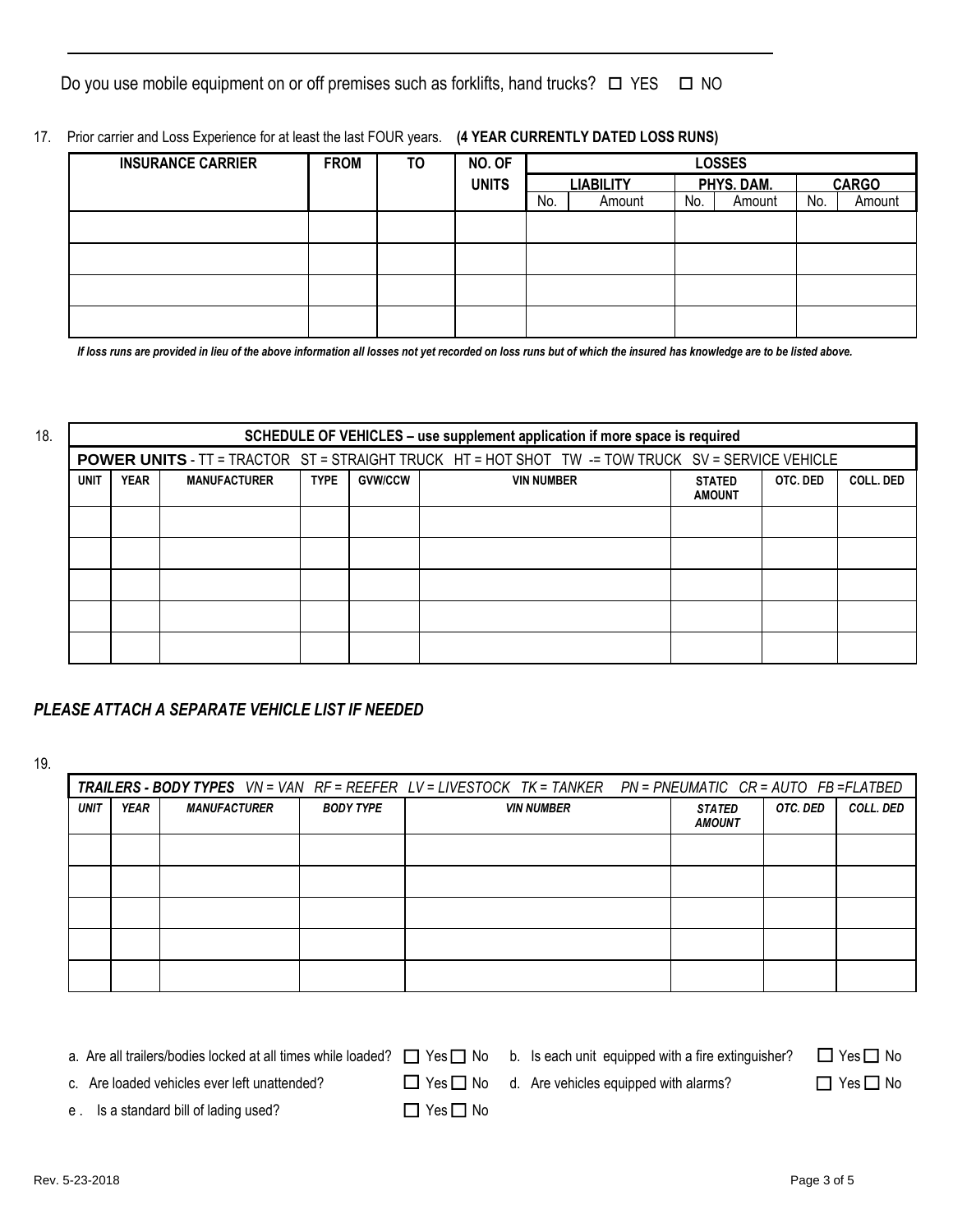#### 20. **HISTORICAL INFORMATION**

| <b>POLICY</b><br><b>PERIOD</b> | #OF UNITS | <b>MILEAGE</b> | <b>REVENUE</b> | TOTAL.VALUE<br><b>HISTORY</b> | <b>HISTORICAL DED</b> |
|--------------------------------|-----------|----------------|----------------|-------------------------------|-----------------------|
| Projected<br>Year              |           |                |                |                               |                       |
| <b>Current Year</b>            |           |                |                |                               |                       |
| 1 Year Prior                   |           |                |                |                               |                       |
| 2 Years Prior                  |           |                |                |                               |                       |
| 3 Years Prior                  |           |                |                |                               |                       |
| 4 Years Prior                  |           |                |                |                               |                       |

### 21. **DRIVER INFORMATION** - *PLEASE ATTACH A SEPARATE DRIVERS LIST IF NEEDED*

| <b>DRIVER'S FULL NAME</b> | <b>STATE</b> | <b>LICENSE NUMBER</b> | <b>DATE OF</b><br><b>BIRTH</b> | <b>YRS EXP</b> | DATE OF HIRE |
|---------------------------|--------------|-----------------------|--------------------------------|----------------|--------------|
|                           |              |                       |                                |                |              |
|                           |              |                       |                                |                |              |
|                           |              |                       |                                |                |              |
|                           |              |                       |                                |                |              |
|                           |              |                       |                                |                |              |
|                           |              |                       |                                |                |              |
|                           |              |                       |                                |                |              |

# **OPERATION NARRATIVE (INCLUDE REGULAR CONTRACTS)**

**Driver Incentives?**

**Driver Disciplinary Action?**

**Vehicles have any special equipment? (Electronic log devices, speed governors, GPS)**